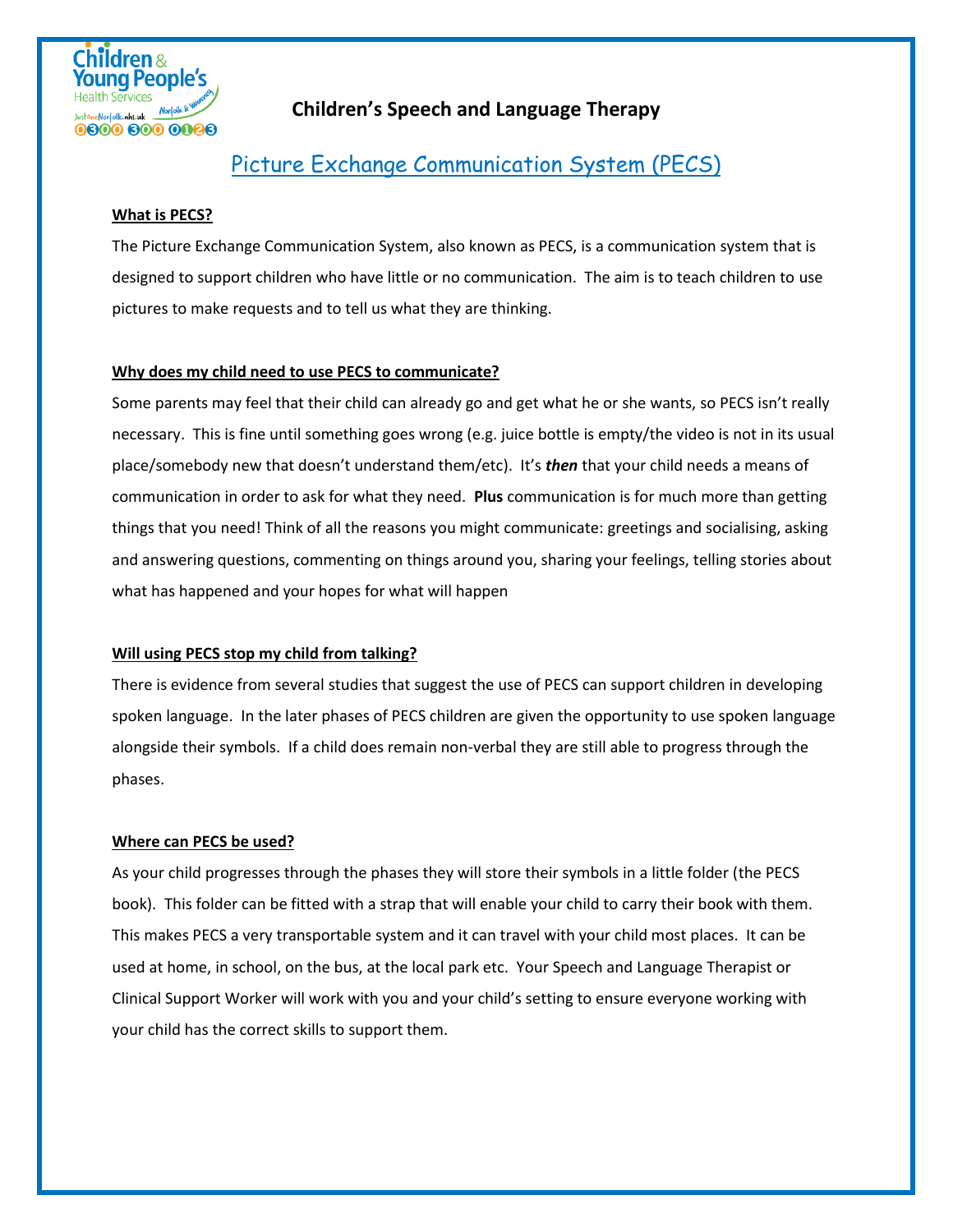

# **Children's Speech and Language Therapy**

#### **What are the PECS phases?**

PECS skills are taught in a specific order, these are known as phases;

#### Phase 1 – How to communicate

Children are taught to 'exchange' a picture to receive a highly motivating toy or object.

#### Phase 2 – Distance and Persistence

Children are taught to be more persistent with their exchanges and will need to work harder or travel further. This phase is important as it teach children how to generalise their new skill and use it to communicate throughout the day.

#### Phase 3 – Picture discrimination

Children are taught how to select the right symbol from two or more symbols. By the end of this phase children will have multiple symbols to choose from that will be stored in a folder known as their 'PECS book'

#### Phase 4 – Sentence Structure

Children are taught to use a 'sentence strip'. They will also learn to use the sentence opener 'I want' to create very simple sentences.

#### Phase 5 – Answering Questions

Children are taught to use their PECS book to answer questions ('what do you want?') as well as make requests.

#### Phase 6 – Commenting

Children learn to comment of the world around them. They will learn to use new sentences openers such as 'I see..' and 'I hear…'

#### Attributes

Children will learn to use attributes such as colours, big and little. This is usually introduces alongside the later phases.